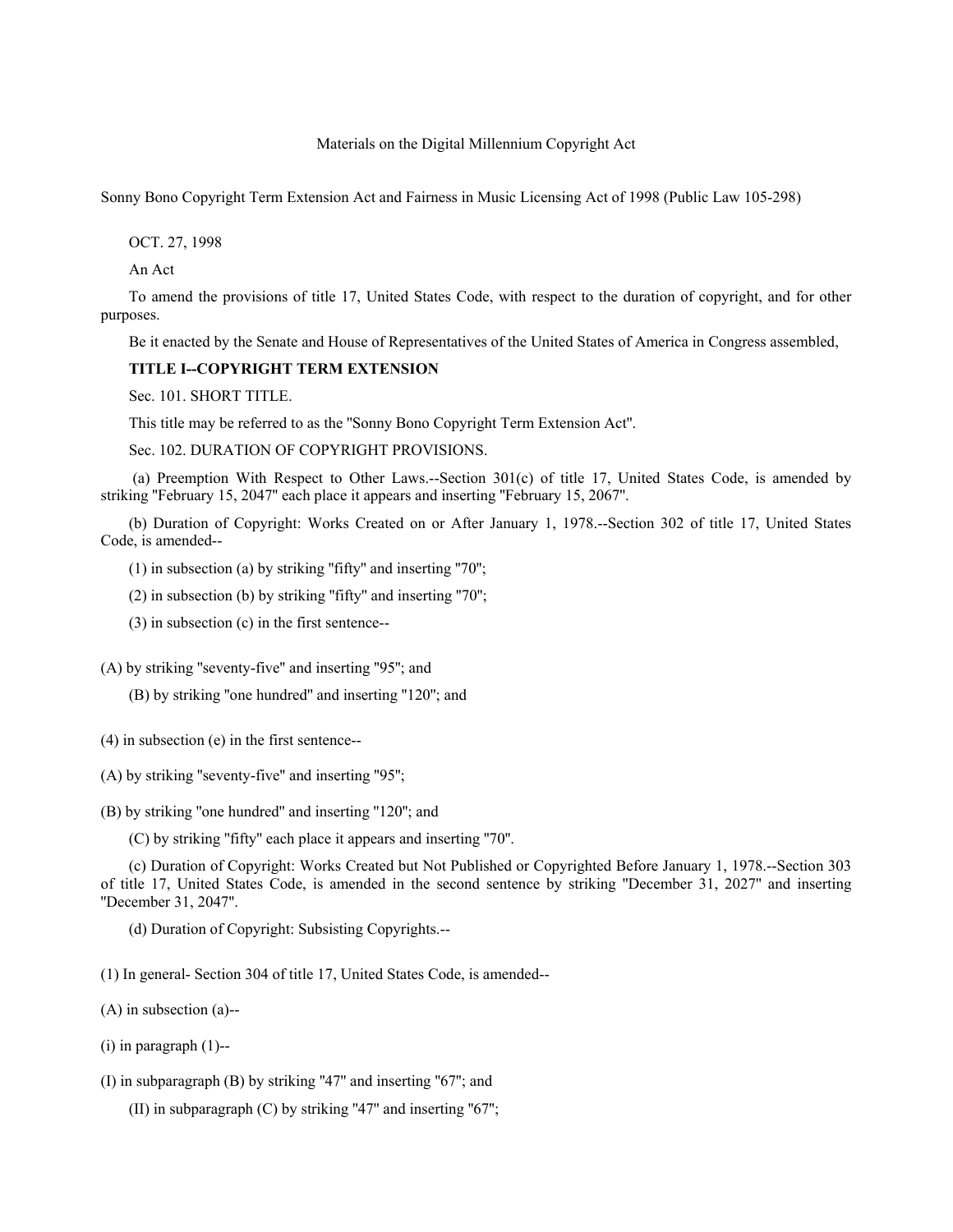(ii) in paragraph (2)--

(I) in subparagraph (A) by striking ''47'' and inserting ''67''; and

(II) in subparagraph  $(B)$  by striking "47" and inserting "67"; and

(iii) in paragraph (3)--

(I) in subparagraph  $(A)(i)$  by striking "47" and inserting "67"; and

(II) in subparagraph  $(B)$  by striking "47" and inserting "67";

(B) by amending subsection (b) to read as follows:

''(b) Copyrights in Their Renewal Term at the Time of the Effective Date of the Sonny Bono Copyright Term Extension Act.-- Any copyright still in its renewal term at the time that the Sonny Bono Copyright Term Extension Act becomes effective shall have a copyright term of 95 years from the date copyright was originally secured.'';

(C) in subsection  $(c)(4)(A)$  in the first sentence by inserting "or, in the case of a termination under subsection (d), within the five-year period specified by subsection  $(d)(2)$ ," after "specified by clause (3) of this subsection,"; and

(D) by adding at the end the following new subsection:

''(d) Termination Rights Provided in Subsection (c) Which Have Expired on or Before the Effective Date of the Sonny Bono Copyright Term Extension Act.--In the case of any copyright other than a work made for hire, subsisting in its renewal term on the effective date of the Sonny Bono Copyright Term Extension Act for which the termination right provided in subsection (c) has expired by such date, where the author or owner of the termination right has not previously exercised such termination right, the exclusive or nonexclusive grant of a transfer or license of the renewal copyright or any right under it, executed before January 1, 1978, by any of the persons designated in subsection  $(a)(1)(C)$  of this section, other than by will, is subject to termination under the following conditions:

 $\Gamma(1)$  The conditions specified in subsection (c)(1), (2), (4), (5), and (6) of this section apply to terminations of the last 20 years of copyright term as provided by the amendments made by the Sonny Bono Copyright Term Extension Act.

''(2) Termination of the grant may be effected at any time during a period of 5 years beginning at the end of 75 years from the date copyright was originally secured.''.

 (2) Copyright amendments act of 1992--Section 102 of the Copyright Amendments Act of 1992 (Public Law 102- 307; 106 Stat. 266; *17 U.S.C. 304* note) is amended--

(A) in subsection (c)--

 $(i)$  by striking "47" and inserting "67";

(ii) by striking ''(as amended by subsection (a) of this section)''; and

(iii) by striking ''effective date of this section'' each place it appears and inserting ''effective date of the Sonny Bono Copyright Term Extension Act''; and

(B) in subsection (g)(2) in the second sentence by inserting before the period the following: '', except each reference to forty-seven years in such provisions shall be deemed to be 67 years''.

Sec. 103. TERMINATION OF TRANSFERS AND LICENSES COVERING EXTENDED RENEWAL TERM.

Sections  $203(a)(2)$  and  $304(c)(2)$  of title 17, United States Code, are each amended--

(1) by striking ''by his widow or her widower and his or her children or grandchildren''; and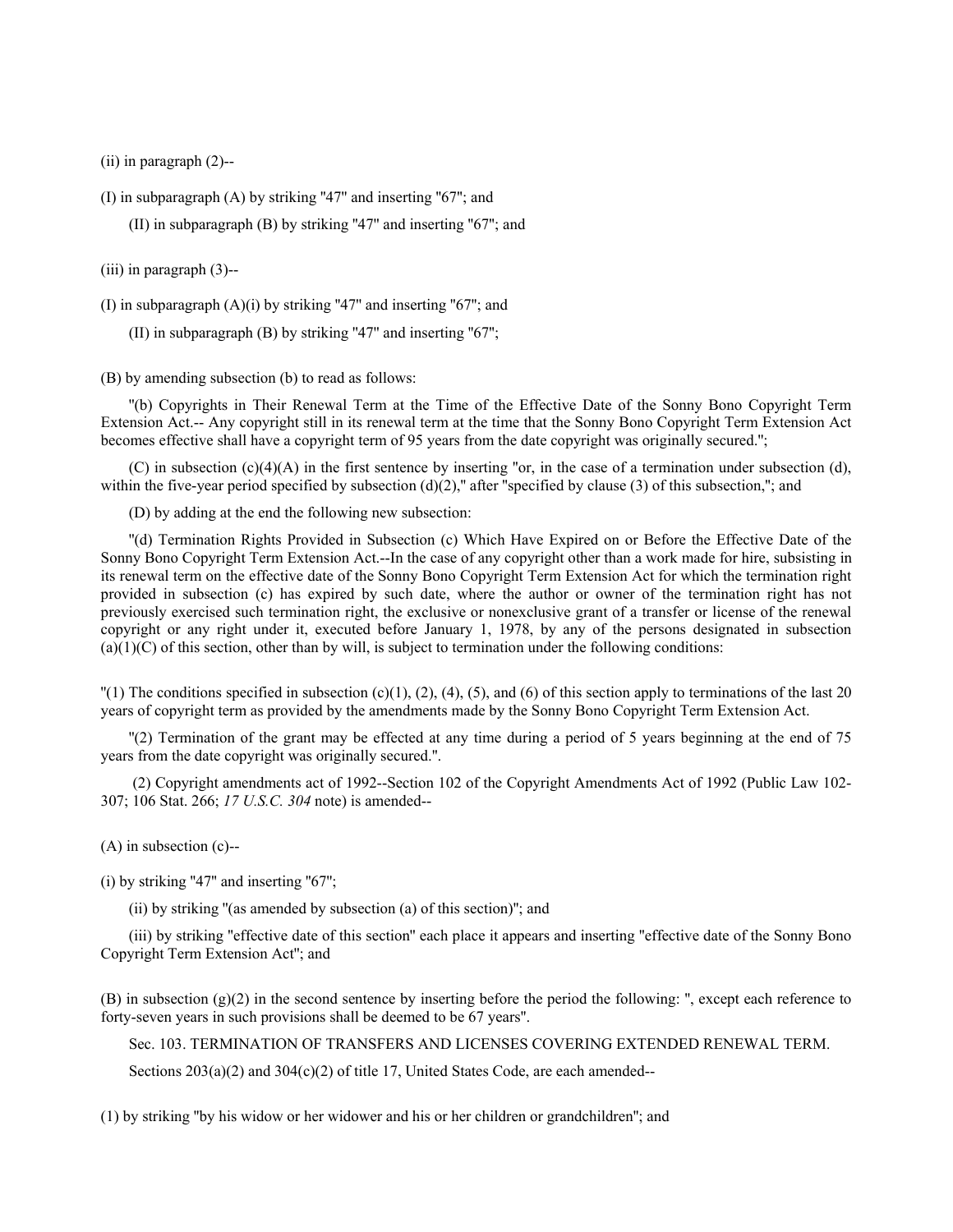(2) by inserting after subparagraph (C) the following:

''(D) In the event that the author's widow or widower, children, and grandchildren are not living, the author's executor, administrator, personal representative, or trustee shall own the author's entire termination interest.''.

Sec. 104. REPRODUCTION BY LIBRARIES AND ARCHIVES.

Section 108 of title 17, United States Code, is amended--

(1) by redesignating subsection (h) as subsection (i); and

(2) by inserting after subsection (g) the following:

 $\binom{n}{1}$  For purposes of this section, during the last 20 years of any term of copyright of a published work, a library or archives, including a nonprofit educational institution that functions as such, may reproduce, distribute, display, or perform in facsimile or digital form a copy or phonorecord of such work, or portions thereof, for purposes of preservation, scholarship, or research, if such library or archives has first determined, on the basis of a reasonable investigation, that none of the conditions set forth in subparagraphs (A), (B), and (C) of paragraph (2) apply.

''(2) No reproduction, distribution, display, or performance is authorized under this subsection if--

''(A) the work is subject to normal commercial exploitation;

''(B) a copy or phonorecord of the work can be obtained at a reasonable price; or

''(C) the copyright owner or its agent provides notice pursuant to regulations promulgated by the Register of Copyrights that either of the conditions set forth in subparagraphs (A) and (B) applies.

''(3) The exemption provided in this subsection does not apply to any subsequent uses by users other than such library or archives.''.

Sec. 105. VOLUNTARY NEGOTIATION REGARDING DIVISION OF ROYALTIES.

It is the sense of the Congress that copyright owners of audiovisual works for which the term of copyright protection is extended by the amendments made by this title, and the screenwriters, directors, and performers of those audiovisual works, should negotiate in good faith in an effort to reach a voluntary agreement or voluntary agreements with respect to the establishment of a fund or other mechanism for the amount of remuneration to be divided among the parties for the exploitation of those audiovisual works.

Sec. 106. EFFECTIVE DATE.

This title and the amendments made by this title shall take effect on the date of the enactment of this Act.

# **TITLE II--MUSIC LICENSING EXEMPTION FOR FOOD SERVICE OR DRINKING ESTABLISHMENTS**

Sec. 201. SHORT TITLE.

This title may be cited as the ''Fairness In Music Licensing Act of 1998.''

Sec. 202. EXEMPTIONS.

(a) Exemptions for Certain Establishments.--Section 110 of Title 17, United States Code is amended--

 $(1)$  in paragraph  $(5)$ --

(A) by striking "(5)" and inserting "(5)(A) except as provided in subparagraph (B),"; and

(B) by adding at the end the following:

''(B) communication by an establishment of a transmission or retransmission embodying a performance or display of a nondramatic musical work intended to be received by the general public, originated by a radio or television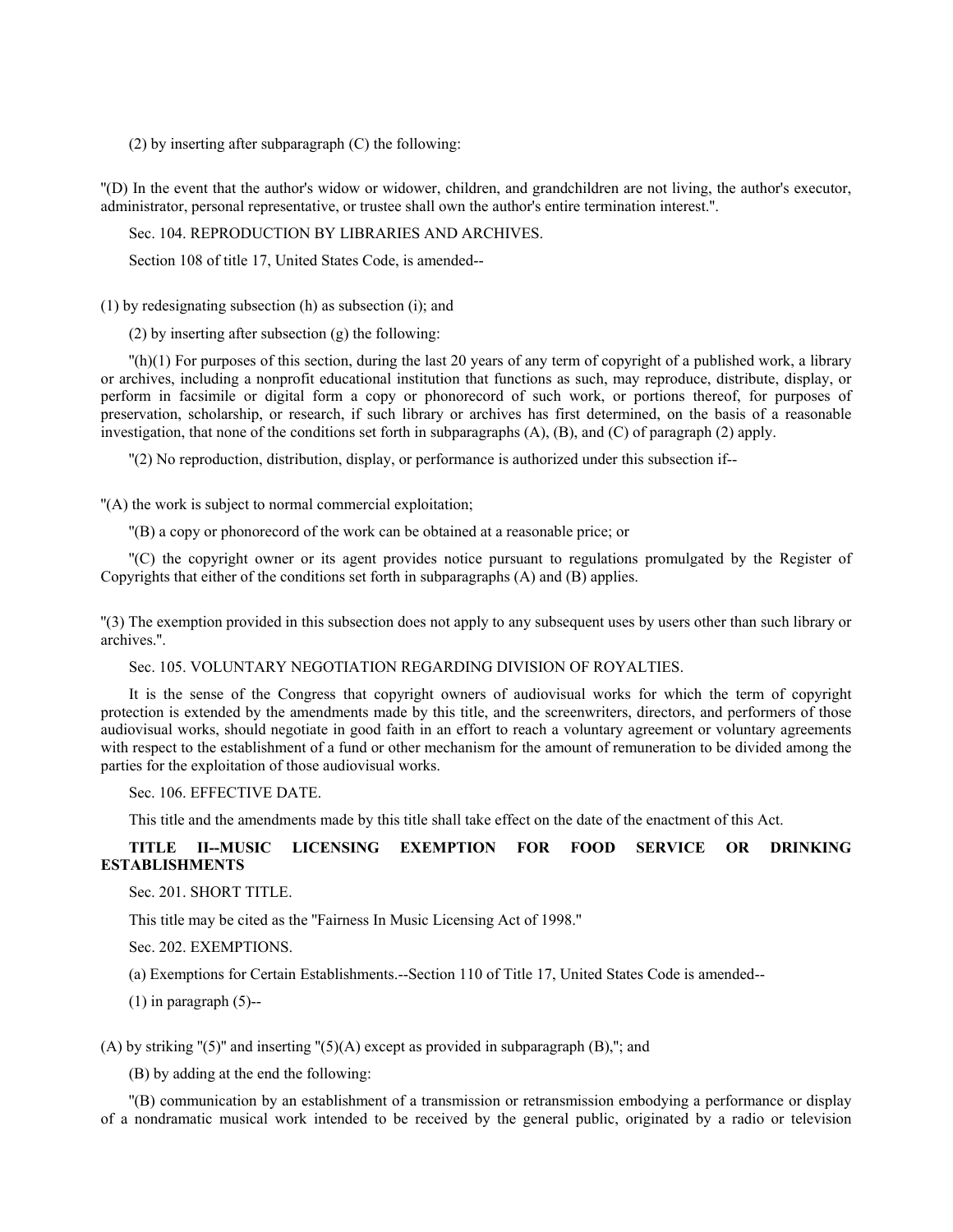broadcast station licensed as such by the Federal Communications Commission, or, if an audiovisual transmission, by a cable system or satellite carrier, if--

''(i) in the case of an establishment other than a food service or drinking establishment, either the establishment in which the communication occurs has less than 2000 gross square feet of space (excluding space used for customer parking and for no other purpose), or the establishment in which the communication occurs has 2000 or more gross square feet of space (excluding space used for customer parking and for no other purpose) and--

''(I) if the performance is by audio means only, the performance is communicated by means of a total of not more than 6 loudspeakers, of which not more than 4 loudspeakers are located in any 1 room or adjoining outdoor space; or

''(II) if the performance or display is by audiovisual means, any visual portion of the performance or display is communicated by means of a total of not more than 4 audiovisual devices, of which not more than one audiovisual device is located in any 1 room, and no such audiovisual device has a diagonal screen size greater than 55 inches, and any audio portion of the performance or display is communicated by means of a total of not more than 6 loudspeakers, of which not more than 4 loudspeakers are located in any 1 room or adjoining outdoor space;

''(ii) in the case of a food service or drinking establishment, either the establishment in which the communication occurs has less than 3750 gross square feet of space (excluding space used for customer parking and for no other purpose), or the establishment in which the communication occurs has 3750 gross square feet of space or more (excluding space used for customer parking and for no other purpose) and--

''(I) if the performance is by audio means only, the performance is communicated by means of a total of not more than 6 loudspeakers, of which not more than 4 loudspeakers are located in any 1 room or adjoining outdoor space; or

''(II) if the performance or display is by audiovisual means, any visual portion of the performance or display is communicated by means of a total of not more than 4 audiovisual devices, of which not more than one audiovisual device is located in any 1 room, and no such audiovisual device has a diagonal screen size greater than 55 inches, and any audio portion of the performance or display is communicated by means of a total of not more than 6 loudspeakers, of which not more than 4 loudspeakers are located in any 1 room or adjoining outdoor space;

''(iii) no direct charge is made to see or hear the transmission or retransmission;

 ''(iv) the transmission or retransmission is not further transmitted beyond the establishment where it is received; and

''(v) the transmission or retransmission is licensed by the copyright owner of the work so publicly performed or displayed;''; and

#### (2) by adding after paragraph (10) the following:

''The exemptions provided under paragraph (5) shall not be taken into account in any administrative, judicial, or other governmental proceeding to set or adjust the royalties payable to copyright owners for the public performance or display of their works. Royalties payable to copyright owners for any public performance or display of their works other than such performances or displays as are exempted under paragraph (5) shall not be diminished in any respect as a result of such exemption''.

(b) Exemption Relating to Promotion.--Section 110(7) of title 17, United States Code, is amended by inserting ''or of the audiovisual or other devices utilized in such performance,'' after ''phonorecords of the work,''.

# Sec. 203. LICENSING BY PERFORMING RIGHTS SOCIETIES.

(a) In General.--Chapter 5 of title 17, United States Code, is amended by adding at the end the following:

### **''Sec. 512. Determination of reasonable license fees for individual proprietors**

''In the case of any performing rights society subject to a consent decree which provides for the determination of reasonable license rates or fees to be charged by the performing rights society, notwithstanding the provisions of that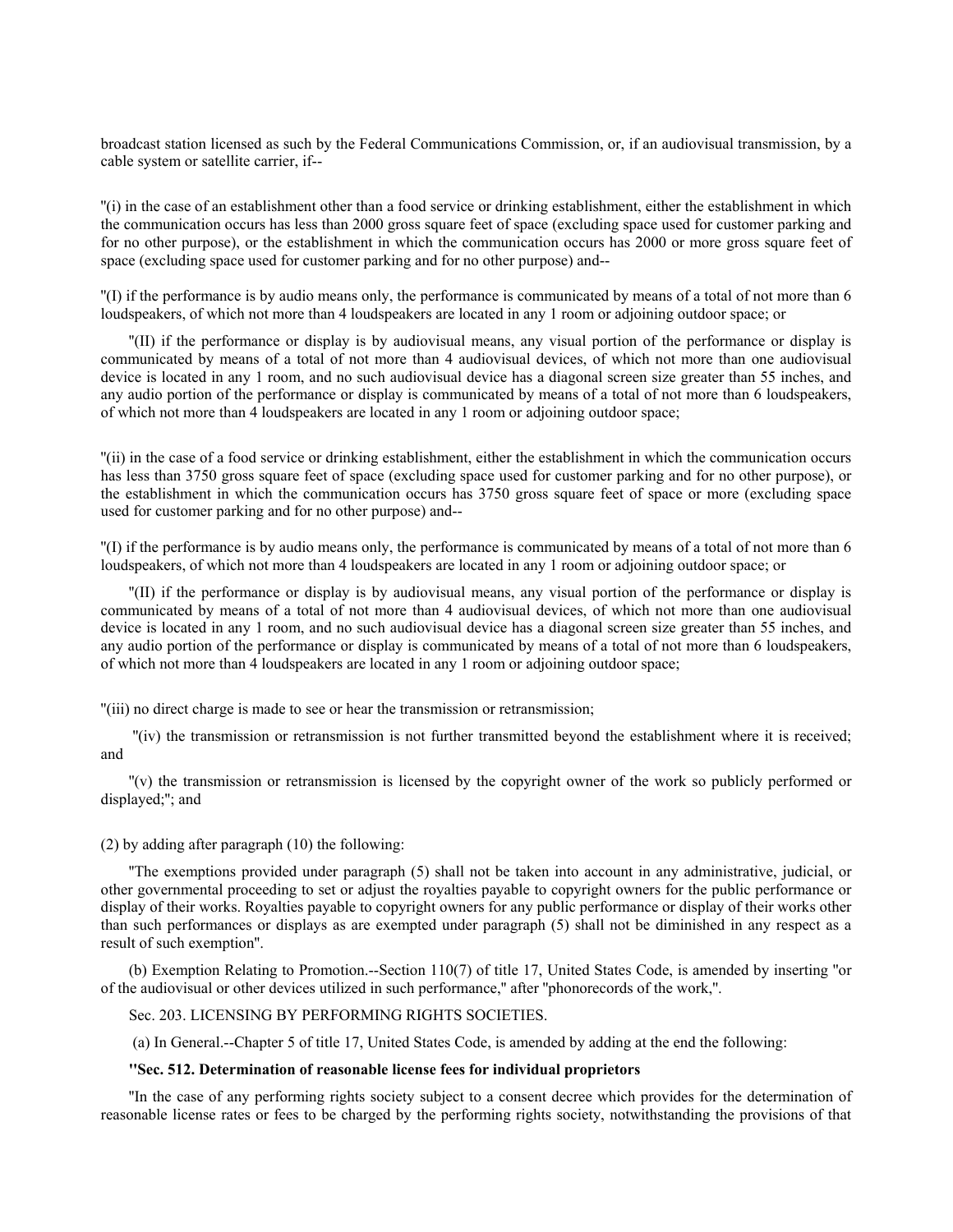consent decree, an individual proprietor who owns or operates fewer than 7 non-publicly traded establishments in which nondramatic musical works are performed publicly and who claims that any license agreement offered by that performing rights society is unreasonable in its license rate or fee as to that individual proprietor, shall be entitled to determination of a reasonable license rate or fee as follows:

''(1) The individual proprietor may commence such proceeding for determination of a reasonable license rate or fee by filing an application in the applicable district court under paragraph (2) that a rate disagreement exists and by serving a copy of the application on the performing rights society. Such proceeding shall commence in the applicable district court within 90 days after the service of such copy, except that such 90-day requirement shall be subject to the administrative requirements of the court.

''(2) The proceeding under paragraph (1) shall be held, at the individual proprietor's election, in the judicial district of the district court with jurisdiction over the applicable consent decree or in that place of holding court of a district court that is the seat of the Federal circuit (other than the Court of Appeals for the Federal Circuit) in which the proprietor's establishment is located.

 ''(3) Such proceeding shall be held before the judge of the court with jurisdiction over the consent decree governing the performing rights society. At the discretion of the court, the proceeding shall be held before a special master or magistrate judge appointed by such judge. Should that consent decree provide for the appointment of an advisor or advisors to the court for any purpose, any such advisor shall be the special master so named by the court.

''(4) In any such proceeding, the industry rate shall be presumed to have been reasonable at the time it was agreed to or determined by the court. Such presumption shall in no way affect a determination of whether the rate is being correctly applied to the individual proprietor.

''(5) Pending the completion of such proceeding, the individual proprietor shall have the right to perform publicly the copyrighted musical compositions in the repertoire of the performing rights society by paying an interim license rate or fee into an interest bearing escrow account with the clerk of the court, subject to retroactive adjustment when a final rate or fee has been determined, in an amount equal to the industry rate, or, in the absence of an industry rate, the amount of the most recent license rate or fee agreed to by the parties.

''(6) Any decision rendered in such proceeding by a special master or magistrate judge named under paragraph (3) shall be reviewed by the judge of the court with jurisdiction over the consent decree governing the performing rights society. Such proceeding, including such review, shall be concluded within 6 months after its commencement.

''(7) Any such final determination shall be binding only as to the individual proprietor commencing the proceeding, and shall not be applicable to any other proprietor or any other performing rights society, and the performing rights society shall be relieved of any obligation of nondiscrimination among similarly situated music users that may be imposed by the consent decree governing its operations.

''(8) An individual proprietor may not bring more than one proceeding provided for in this section for the determination of a reasonable license rate or fee under any license agreement with respect to any one performing rights society.

''(9) For purposes of this section, the term ''industry rate'' means the license fee a performing rights society has agreed to with, or which has been determined by the court for, a significant segment of the music user industry to which the individual proprietor belongs.''.

 (b) Technical and Conforming Amendment.--The table of sections for chapter 5 of title 17, United States Code, is amended by adding after the item relating to section 511 the following:

''512. Determination of reasonable license fees for individual proprietors.''.

#### Sec. 204. PENALTIES.

Section 504 of title 17, United States Code, is amended by adding at the end the following:

''(d) Additional Damages in Certain Cases.--In any case in which the court finds that a defendant proprietor of an establishment who claims as a defense that its activities were exempt under section 110(5) did not have reasonable grounds to believe that its use of a copyrighted work was exempt under such section, the plaintiff shall be entitled to, in addition to any award of damages under this section, an additional award of two times the amount of the license fee that